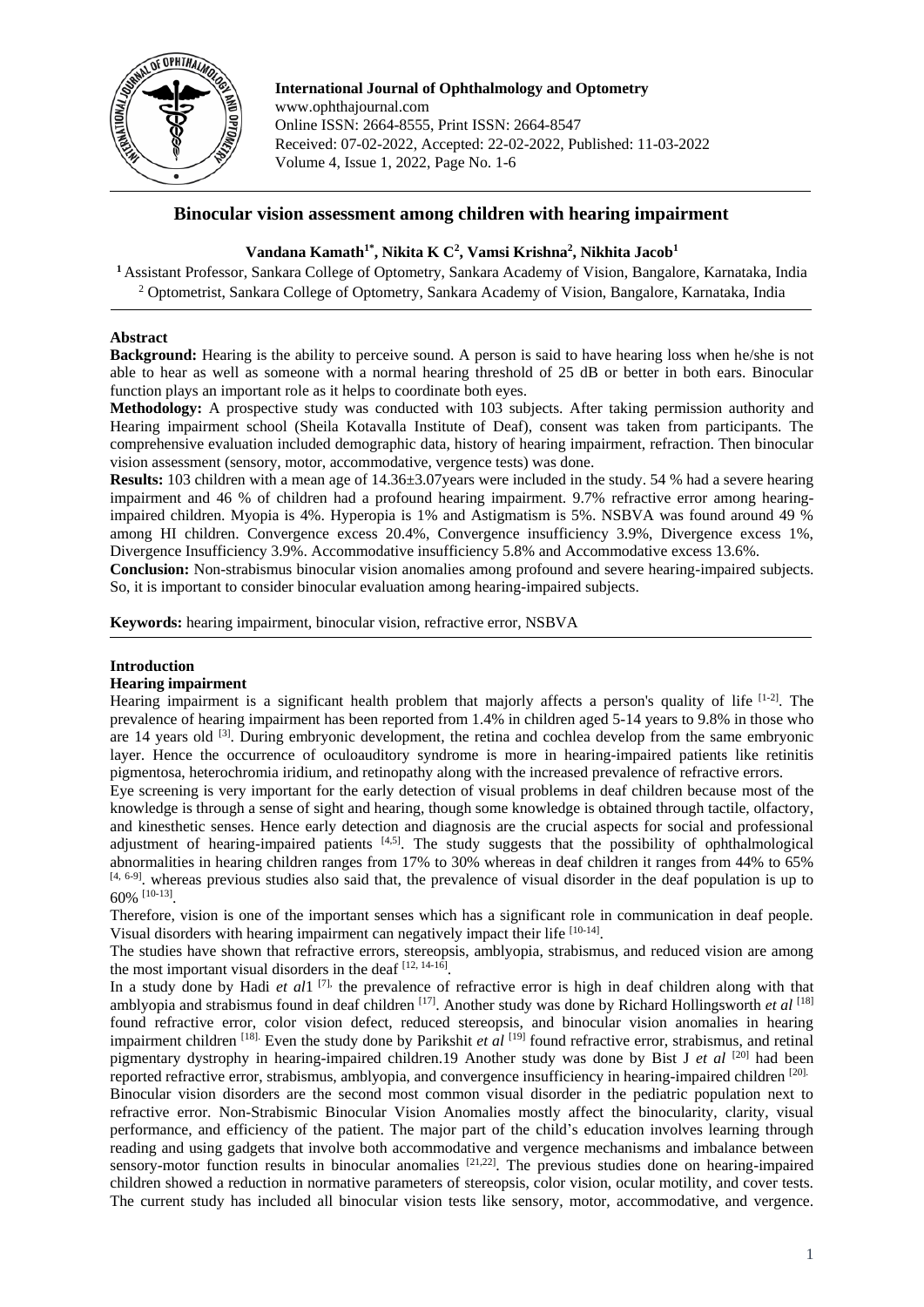Hence this study setup was planned to find out the prevalence of Non- Strabismic Binocular Vision Anomalies in children with hearing impairment.

# **Methodology**

The prospective study started with taking permission from the respective hearing impairment school and fixed the date for evaluation after that every child was informed about the purpose and procedure of the study. The study was conducted among hearing-impaired children in Shiela Kotavala institute for the deaf from December 2018-June 2019. Children were included in this study based on the inclusion and exclusion criteria of the study. Hearing-impaired students age ranges 8-20 years were included in the study. Lack of test co-operation, visual acuity less than 0.5 logMAR, and those who have not heard threshold value record were excluded from the study. Demographic data were recorded; participants' brief ocular history was taken that included a history of any ocular examination optical correction and ocular injuries. Hearing impairment history was also taken (acquired or congenital hearing loss, family history of hearing disorder, threshold of hearing impairment through medical record). The severity of hearing impairment was classified as slight (26-40 dB), moderate (41-60 d), severe (61-80 dB), profound (81 dB or  $>$ ) [23]. The screening included vision and refraction [subjective and objective], Sensory evaluation, Motor evaluation, Accommodative test & Vergence test. The examination was performed in the schoolroom with proper illumination. The examination included Visual acuity with logMAR chart at 4 meters, near vision using Snellen near vision acuity chart at 40 cm. Non-cycloplegic refraction was done followed by sensory tests like stereopsis, W4DT, color vision test using Ishihara color vision chart. Motor tests (Cover test, modified Thorington, AC/a ratio), accommodative tests (near the point of accommodation, monocular estimation method retinoscopy, accommodative facility, negative relative accommodation, and positive relative accommodation.) and vergence tests (near the point of convergence, negative fusional vergence, positive fusional vergence, and vergence facility) were performed.

Data were analyzed with SPSS. The data were analyzed using the statistical package SPSS software version 2.1. Independent t-test formula and chi-square were used as a part of statistical analysis.

### **Result**

Among a total of 107 children screened, 4 were excluded. 103 subjects with a mean age of  $14.36 \pm 3.07$ years were included in the study. Among them, 40.77% were females, and 59.22% were males.

A total of 54 % were found to have a severe hearing impairment (HI) and 46 % had a profound hearing impairment. 46% of subjects with hearing impairment had a positive history of consanguinity. 90% of subjects had no refractive errors and 5% were Astigmatic, 4% Myopes, and 1% Hyperopic.

Severe and profound HI had a normal range of lag of accommodation where the *p*-value on comparison showed 0.59 and 0.53 for OD and OS respectively. The mean value of AC/A ratio in severe and profound HI was 2.16 and 2.00 which fell under the normal range.

| S. no         | <b>Test</b>   | <b>Hearing impairment</b> | $Mean \pm SD$   | <i>p</i> -value |  |
|---------------|---------------|---------------------------|-----------------|-----------------|--|
|               | NPA-OD        | Severe                    | $7.21 \pm 2.59$ | 0.60            |  |
|               | NPA-OD        | Profound                  | $6.97 + 2.04$   |                 |  |
| $\mathcal{D}$ | NPA-OS        | Severe                    | $6.96 \pm 2.46$ | 0.44            |  |
|               | NPA-OS        | Profound                  | $6.64 \pm 1.58$ |                 |  |
| 2             | <b>NPA-OU</b> | Severe                    | $6.62 \pm 1.67$ | 0.95            |  |
|               | <b>NPA-OU</b> | Profound                  | $6.64 \pm 1.58$ |                 |  |

**Table 1:** Comparison of NPA among children with severe and profound HI:

|  |  | Table 2: Comparison of MEM among children with severe and profound HI |  |  |  |
|--|--|-----------------------------------------------------------------------|--|--|--|
|--|--|-----------------------------------------------------------------------|--|--|--|

| S. no | Test          | <b>Hearing impairment</b> | $Mean \pm SD$   | <i>p</i> -value |
|-------|---------------|---------------------------|-----------------|-----------------|
|       | <b>MEM-OD</b> | Severe                    | $0.58 + 0.58$   | 0.59            |
|       | <b>MEM-OD</b> | Profound                  | $0.51 + 0.73$   |                 |
|       | <b>MEM-OS</b> | Severe                    | $0.61 \pm 0.59$ | 0.53            |
|       | <b>MEM-OS</b> | Profound                  | $0.53 + 0.77$   |                 |

When compared between severe and profound HI, there was no statistically significant difference in NPA (table 1). The response of accommodation did not show a statistically significant difference when compared between severe and profound HI (Table 2).

**Table 3:** Comparison of NRA and PRA among children with severe and profound HI

| S. no | Test       | Hearing impairment | Mean $\pm$ SD    | <i>p</i> -value |
|-------|------------|--------------------|------------------|-----------------|
|       | <b>NRA</b> | Severe             | $2.82 \pm 0.71$  | 0.23            |
|       | NRA        | Profound           | $3.00\pm0.76$    |                 |
|       | <b>PRA</b> | Severe             | $-2.83 \pm 0.31$ |                 |
|       | <b>PRA</b> | Profound           | $-2.87 \pm 0.36$ | 0.20            |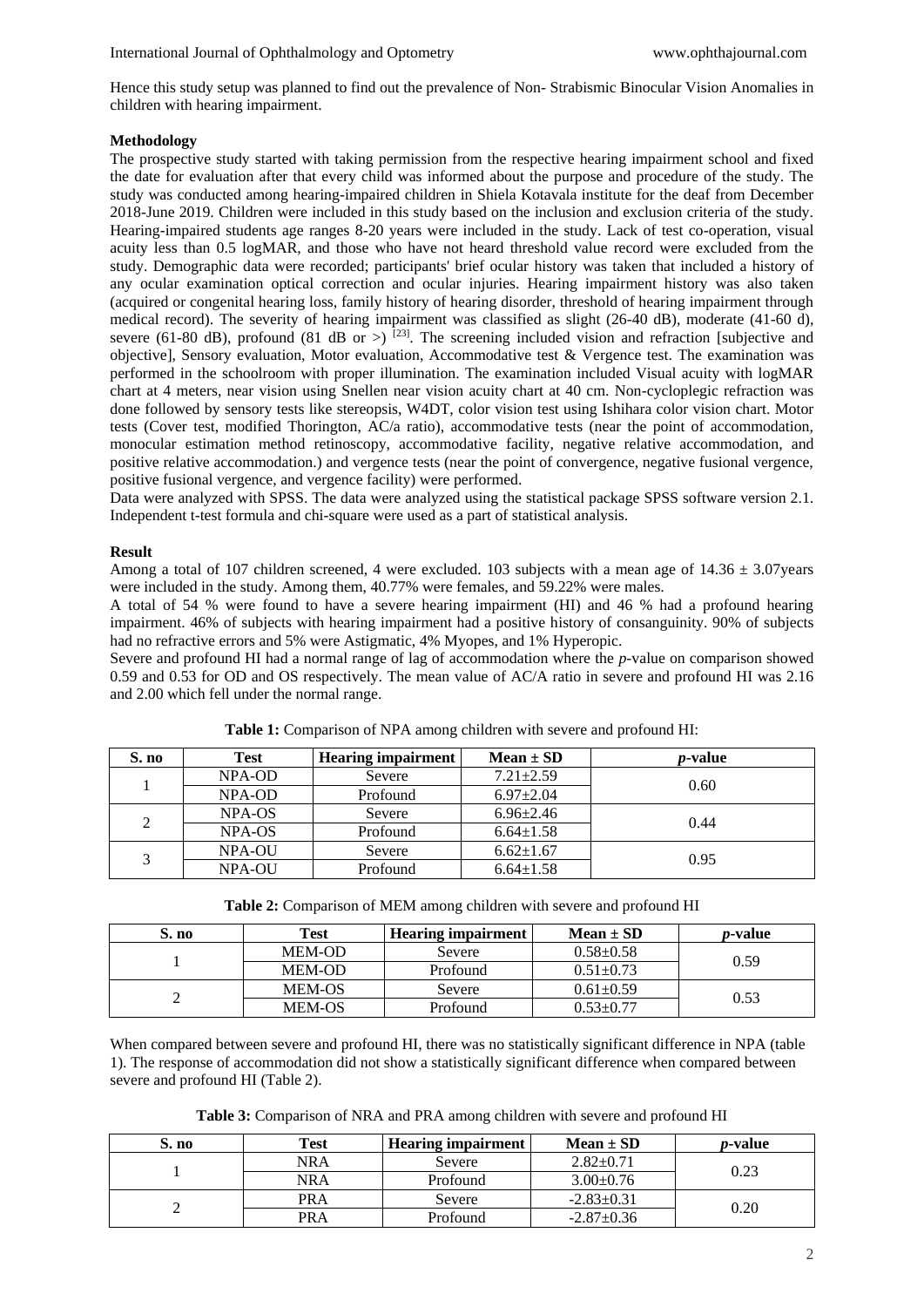| S. no | Test         | <b>Hearing impairment</b> | Mean $(\pm)$     | <i>p</i> -value |
|-------|--------------|---------------------------|------------------|-----------------|
|       | AF-OD        | Severe                    | $14.08 \pm 3.69$ | 0.37            |
|       | AF-OD        | Profound                  | $13.44 + 3.47$   |                 |
|       | $AF-OS$      | Severe                    | $13.89 \pm 3.40$ | 0.29            |
|       | AF-OS        | Profound                  | $13.09 \pm 4.23$ |                 |
| 2     | AF-OU        | Severe                    | $14.94 \pm 3.62$ |                 |
|       | <b>AF-OU</b> | Profound                  | 14.46±4.45       | 0.55            |

**Table 4:** Comparison of AF among children with severe and profound HI

NRA and PRA values did not show any statistically significant difference when the values were compared between subjects with severe and profound HI (Table 3). Similarly, binocular and monocular AF also did not show any significant difference when compared between subjects with severe and profound HI (Table 4).

**Table 5:** Comparison between NPC among children with Severe and Profound hearing impairment

| S. no | Test             | Hearing impairment | Mean $(\pm)$    | <i>p</i> -value |
|-------|------------------|--------------------|-----------------|-----------------|
|       | <b>NPC-BREAK</b> | Severe             | $4.87 \pm 1.13$ |                 |
|       | <b>NPC-BREAK</b> | Profound           | $4.88 \pm 1.08$ | 0.94            |
|       | NPC-REC          | Severe             | $6.72 \pm 1.69$ | 0.37            |
|       | NPC-REC          | Profound           | $7.02 \pm 1.69$ |                 |

| S. no | <b>Test</b> | <b>Hearing impairment</b> | $Mean \pm SD$    | <i>p</i> -value |
|-------|-------------|---------------------------|------------------|-----------------|
|       | NFV-BRK-D   | Severe                    | $10.55 \pm 3.99$ |                 |
|       | NFV-BRK-D   | Profound                  | $11.59 + 4.32$   | 0.20            |
|       | NFV-REC-D   | Severe                    | $8.26{\pm}4.09$  | 0.36            |
| 2     | NFV-REC-D   | Profound                  | $9.02 + 4.23$    |                 |
| 3     | NFV-BRK-N   | Severe                    | $12.96{\pm}4.88$ | 0.26            |
|       | NFV-BRK-N   | Profound                  | $14.02 + 4.69$   |                 |
| 4     | NFV-REC-N   | Severe                    | $9.60 \pm 4.40$  |                 |
|       | NFV-REC-N   | Profound                  | $10.85 + 4.03$   | 0.14            |

**Table 6:** NFV Distance and near among children with severe and profound HI

**Table 7:** PFV for distance and near among children with severe and profound HI

| S. no | Test      | <b>Hearing impairment</b> | $Mean \pm SD$     | <i>p</i> -value |
|-------|-----------|---------------------------|-------------------|-----------------|
|       | PFV-BRK-D | Severe                    | $18.85 \pm 6.18$  |                 |
|       | PFV-BRK-D | Profound                  | $18.97 \pm 6.15$  | 0.93            |
|       | PFV-REC-D | Severe                    | $15.51 \pm 5.16$  | 0.99            |
|       | PFV-REC-D | Profound                  | $15.51 \pm 5.59$  |                 |
|       | PFV-BRK-N | Severe                    | $24.50 \pm 14.84$ | 0.92            |
|       | PFV-BRK-N | Profound                  | $16.67 \pm 5.59$  |                 |
| 4     | PFV-REC-N | Severe                    | $17.52 \pm 6.23$  | 0.72            |
|       | PFV-REC-N | Profound                  | $16.62 \pm 5.23$  |                 |

There was no statistically significant difference in NPC break and recovery, NFV break (distance and near), and PFV break (distance and near) values when compared between the children with severe and profound HI (Table 5-7).



**Graph 1:** Prevalence of NSBVA among children with severe and profound HI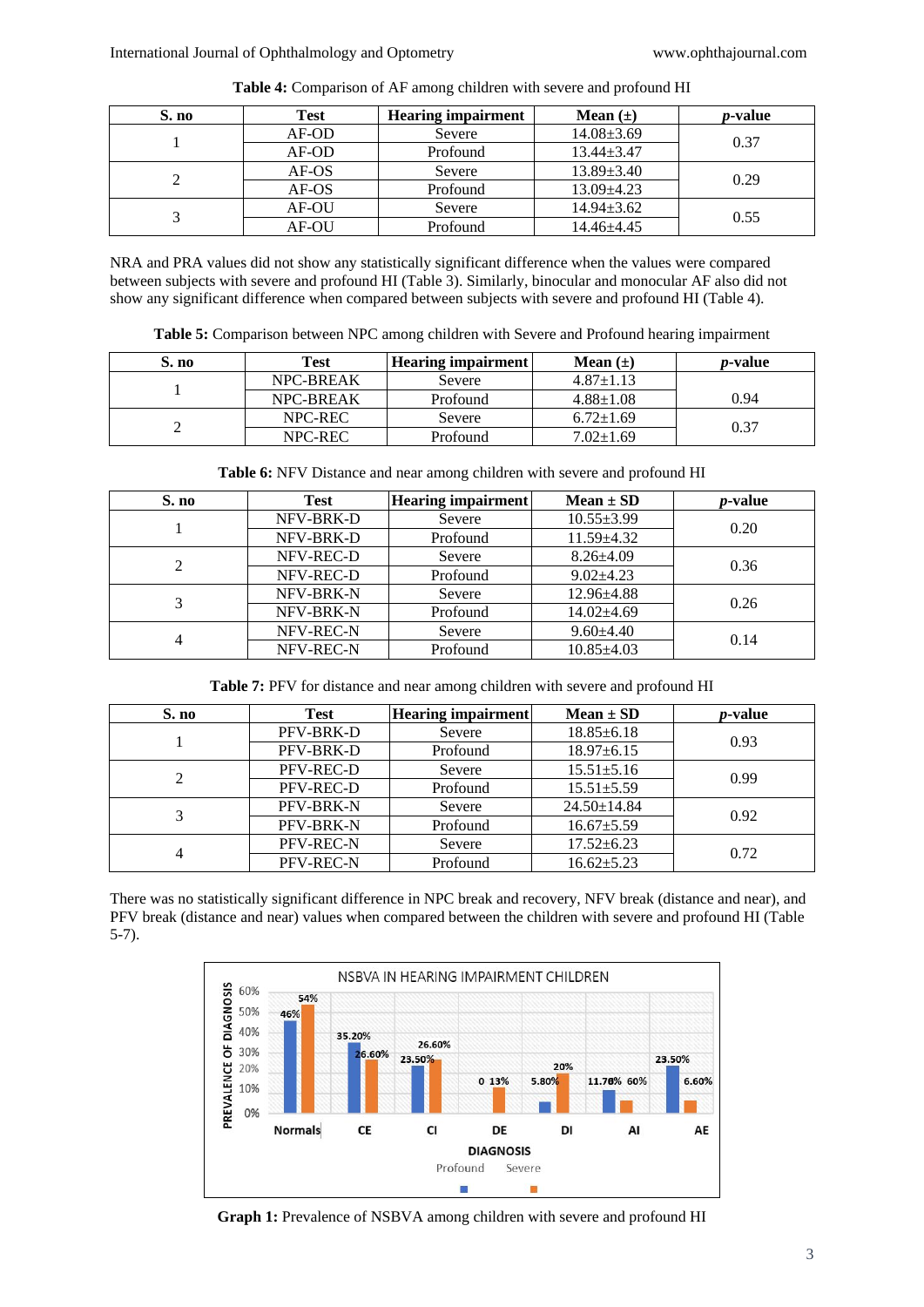The current study shows 30.7 % have NSBVA (Non-Strabismic Binocular Vision Anomalies) among children with severe and profound hearing-impairment children which were found to be the same in comparison with young adults  $[24]$ . A total of 54.1% and 45.8% did not have NSBVA among the severe and profound groups. Convergence excess was found to be the most prevalent condition among children with both severe and profound HI with a prevalence rate of 26.6% and 35.2% respectively which was followed by convergence insufficiency. 26.6% and 23.5% of children from severe and profound HI groups were found to have convergence insufficiency. Accommodation insufficiency and excess were least prevalent among children with severe HI whereas divergence insufficiency and excess were least prevalent among children with profound HI (graph 1).

### **Discussion**

Hearing is important in human life. Hearing empowers us and helps us lead our everyday lives without any limitations. The study has shown that hearing impairment has an impact on vision. In a study done by SIRAJ ZAKZOUK in 2002, the prevalence of hereditary sensor neural hearing loss was  $66.07\%$  <sup>[23]</sup>. Hearing impairment can be congenital or hereditary. Congenital sensor neural hearing impairment may have User's Syndrome which is associated with retinitis pigmentosa.

### **Consanguinity**

Consanguineous marriage is traditional which is practiced among, Asians, Africans, and Latin Americans. The siblings of consanguineous marriages have a significantly higher incidence of autosomal recessive diseases including hearing impairment. A current survey was done by TAREK S JAMAL *et al* in Saudi among 9540 children, 46% of a positive history of consanguinity, whereas even in the current study similarly there is 46% positive history of consanguineous marriage which shows a lack of awareness about consanguineous marriage  $[25]$ . The study can be conducted to create awareness about consanguineous marriage with systemic and ocular effect

### **Hearing Impairment**

In the current study, we included severe and profound hearing-impaired children where severe hearing impairment is 54% and profound hearing impairment is 46%. A study by M. ARMITAGE *et al* on Visual impairment in severe and profound sensorineural deafness considered that severity of hearing loss is directly proportional to visual impairment [26].

#### **Refractive Error**

A study done by BAKSHEE et. al found that refractive error most common ocular problem in deaf [11]. The current study found the prevalence of refractive error is 9.7% which is supported by NIRANJAN *et al* [27] (7.2%). Although PARIKSHIT *et al* found an 18.53 % of the high prevalence of refractive error among hearingimpaired children <sup>[19]</sup>. Also, most of the studies show Hyperopia is the most common refractive error among hearing-impaired children. A study done by HADI *et al*, SEBNEM *et al* found hyperopia is most common in the deaf [17,28]. This is a contraindicating current study where astigmatism (5%) and myopia (4%) are seen in hearingimpaired children and hyperopia is only 1%. RAID M *et al*, Myopia is most common because of a lack of awareness of early ocular examination in children with hearing impairment [29].

#### **Strabismus, Stereopsis and Color Vision**

In a study done by J BIST P *et al* in 2010, out of 279 students, 15 subjects (5.37%) were found to have strabismus in the cover test  $^{[20]}$ . A study done by SEBNEM *et al* in 2003, included 104 subjects (7-20) years, 42 children have an ophthalmic defect  $^{[28]}$ . Out of which 18.2% have strabismus, 56 have normal stereopsis, 25% have reduced stereopsis and 6.8% have an absence of stereopsis. A study done by RICHARD *et al* found 32% of reduced stereopsis. Similarly, color vision deficiency was present in 6(5.8%) [18]. NIRANJAN k *et al* found strabismus  $2\%$  <sup>[27]</sup>. Whereas these results contradict the current study. As all Hearing-Impaired children in the current study are trichromatic with normal stereopsis, color vision & EOM. The previous study found strabismus among hearing-impaired children that could be the reason for stereopsis also affected among them whereas in the current study none of the children have strabismus so stereopsis is also normal and none of the subjects have amblyopia.

### **NSBVA**

46.82%Severe Hearing-impaired children & 53.12% of profound hearing-impaired children have NSBVA. Convergence insufficiency and Convergence Excess and accommodative excess is common among severe and profound hearing impairment children. None of the research has considered only NSBVA although previous studies have shown strabismic binocular vision anomalies among hearing-impaired children. Only J BIST P *et al* found Convergence insufficiency in 2 subjects <sup>[20]</sup>. Whereas in the current study we found Convergence insufficiency among 4 subjects (3.9%). The current study indicates the more occurrence of convergence excess and accommodative excess in hearing-impaired children because school-going children are more involved in reading and even the children of today's era involve in using gadgets rather than playing outside so that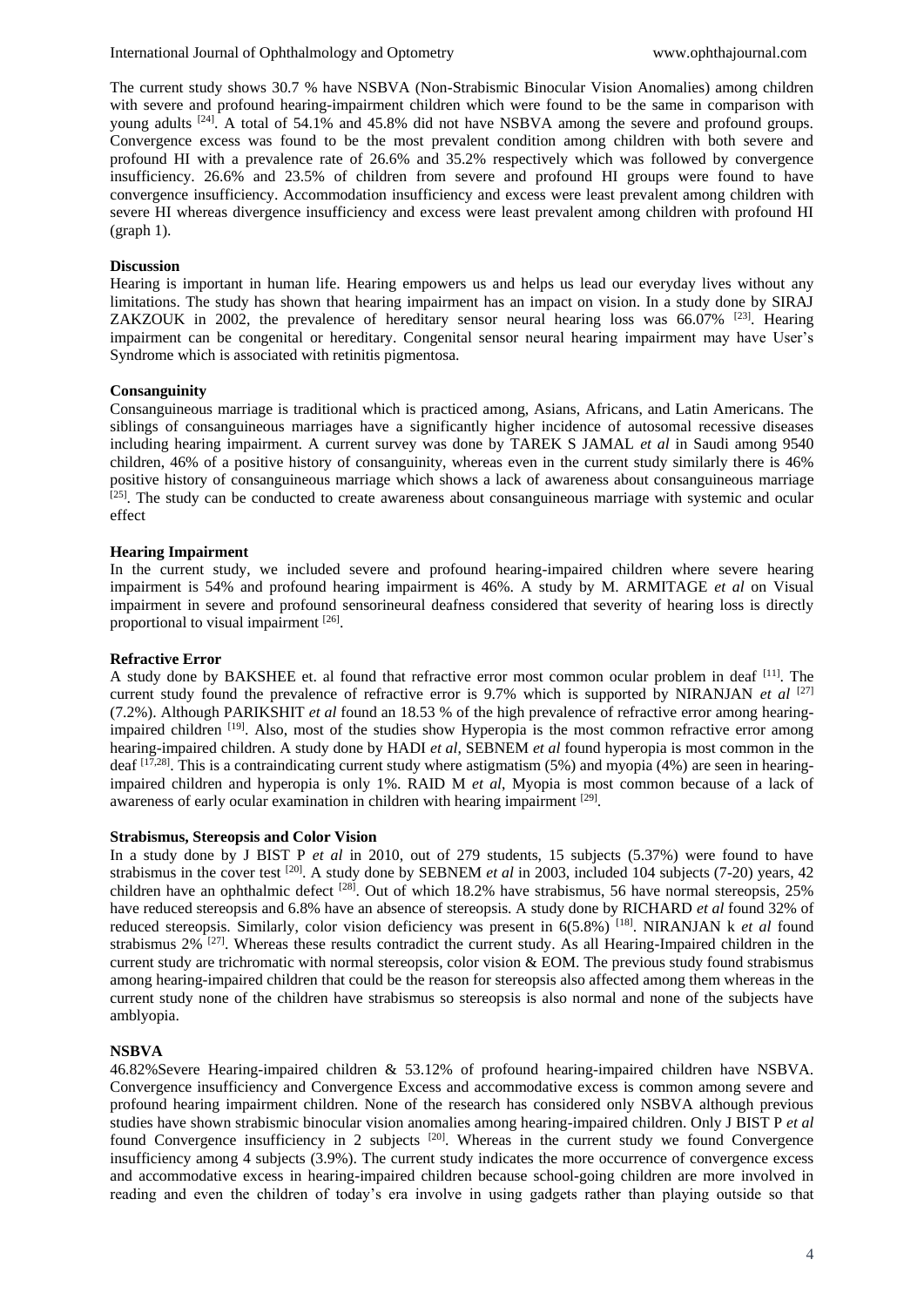accommodative and vergence demand is more in those children leading to a non-strabismic binocular vision disorder.

Binocular vision is very important in human life. Binocular Vision helps with depth perception, enabling the judgment of distance, widens the field of view, and removes the effect of the blind spot. The current study shows NSBVA among hearing-impaired children. Hence it is necessary to provide vision therapy to those children to improve their quality of life. Special attention should be given regarding awareness of NSBVA among hearingimpaired children. The study can be to understand NSBVA and its impact on quality of life among hearingimpaired children.

# **Conclusion**

The current study found severe hearing impairment (54%) is more compared with profound hearing impairment (45.8%). 9.7 % of hearing-impaired children have a refractive error. 30.7% of hearing-impaired children have Non-Strabismic Binocular Vision Disorder. NSBVA is found in children with profound hearing impairment (35.2% Convergence Excess, 23.5% convergence insufficiency) compared with children with severe hearing impairment. (26.6 % Convergence excess,26.6%convergence insufficiency and 23.5% accommodative access) So, it is important to consider binocular function in subjects with hearing impairment.

### **References**

- 1. Chia EM, Wang JJ, Rochtchina E, Cumming RR, Newall P, Mitchell P. Hearing impairment and healthrelated quality of life: the Blue Mountains Hearing Study. Ear and Hearing,2007:28(2):187-95.
- 2. Fellinger J, Holzinger D, Dobner U, Gerich J, Lehner R, Lenz G *et al*. Mental distress and quality of life in a deaf population. Social psychiatry and psychiatric epidemiology,2005:40(9):737-42.
- 3. Stevens G, Flaxman S, Brunskill E, Mascarenhas M, Mathers CD, Finucane M. Global, and regional hearing impairment prevalence: an analysis of 42 studies in 29 countries. The European Journal of Public Health,2013:23(1):146-52.
- 4. Regenbogen L, Godel V. Ocular deficiencies in deaf children. Journal of Pediatric Ophthalmology & Strabismus,1985:22(6):231-3.
- 5. Mvrdoch H, Russell-Eggltt IS. Visual screening in a school for hearing-impaired children. Child: care, health, and development,1990:16(4):253-61.
- 6. Siatkowski RM, Flynn JT, Hodges AV, Balkany TJ. Ophthalmologic abnormalities in the pediatric cochlear implant population. American journal of ophthalmology,1994:118(1):70-6.
- 7. Leguire LE, Fillman RD, Fishman DR *et al*. A prospective study of ocular abnormalities in hearing impaired and deaf students. ENT Journal,1992:71:643-651.
- 8. Woodruff ME. Differential effects of various causes of deafness on the eyes, refractive errors, and vision of children. American journal of optometry and physiological optics,1986:63(8):668-75.
- 9. Mohindra I. Vision profile of deaf children. American journal of optometry and physiological optics,1976:53(8):412-9.
- 10. Nikolopoulos TP, Lioumi D, Stamataki S, O'Donoghue GM, Guest M, Hall AM. Evidence-based overview of ophthalmic disorders in deaf children: a literature update. Otology & Neurotology,2006:27:S1-24.
- 11. Bakhshaee M, Banaee T, Ghasemi MM, Nourizadeh N, Shojaee B, Shahriari S *et al*. Ophthalmic disturbances in children with sensorineural hearing loss. European archives of oto-rhinolaryngology,2009:266(6):823-5.
- 12. Guy R, Nicholson J, Pannu SS, Holden R. A clinical evaluation of ophthalmic assessment in children with sensorineural deafness. Child: care, health, and development,2003:29(5):377-84.
- 13. Onakpoya OH, Omotoye OJ. Screening for ophthalmic disorders and visual impairment in a Nigerian school for the deaf. European journal of ophthalmology,2010:20(3):596-600.
- 14. Hanioğlu-Kargı Ş, Köksal M, Tomaç S, Uğurbaş SH, Alpay A. Ophthalmologic abnormalities in children from a Turkish school for the deaf. The Turkish journal of pediatrics,2003:45(1):39-42.
- 15. Al-Ani RM, Mohsin TM, Hassan ZM, Al-Dulaimy HI. Importance of ophthalmological examination in children with congenital sensorineural hearing loss. Saudi Med J,2009:30(9):1197-201.
- 16. Leguire LE, Fillman RD, Fishman DR, Bremer DL, Rogers GL. A prospective study of ocular abnormalities in hearing impaired and deaf students. Ear, nose & throat journal,1992:71(12):643-51.
- 17. Ostadimoghaddam H, Mirhajian H, Yekta A, Rad DS, Heravian J, Malekifar A *et al*. Eye problems in children with hearing impairment. Journal of current ophthalmology,2015:27(1-2):56-9.
- 18. Hollingsworth R, Ludlow AK, Wilkins A, Calver R, Allen PM. Visual performance and ocular abnormalities in deaf children and young adults: a literature review. Acta ophthalmologica,2014:92(4):305- 10.
- 19. Gogate P, Rishikesh N, Mehata R, Ranade S, Kharat J, Deshpande M. Visual impairment in the hearing impaired students. Indian journal of ophthalmology,2009:57(6):451.
- 20. Bist J, Adhikari P, Sharma AK. Ocular morbidity in hearing-impaired schoolchildren. Child: care, health, and development,2011:37(3):394-7.
- 21. Scheiman M, Gallaway M, Coulter R, Reinstein F, Ciner E, Herzberg C *et al*. Prevalence of vision and ocular disease conditions in a clinical pediatric population. Journal of the American Optometric Association,1996:67(4):193-202.